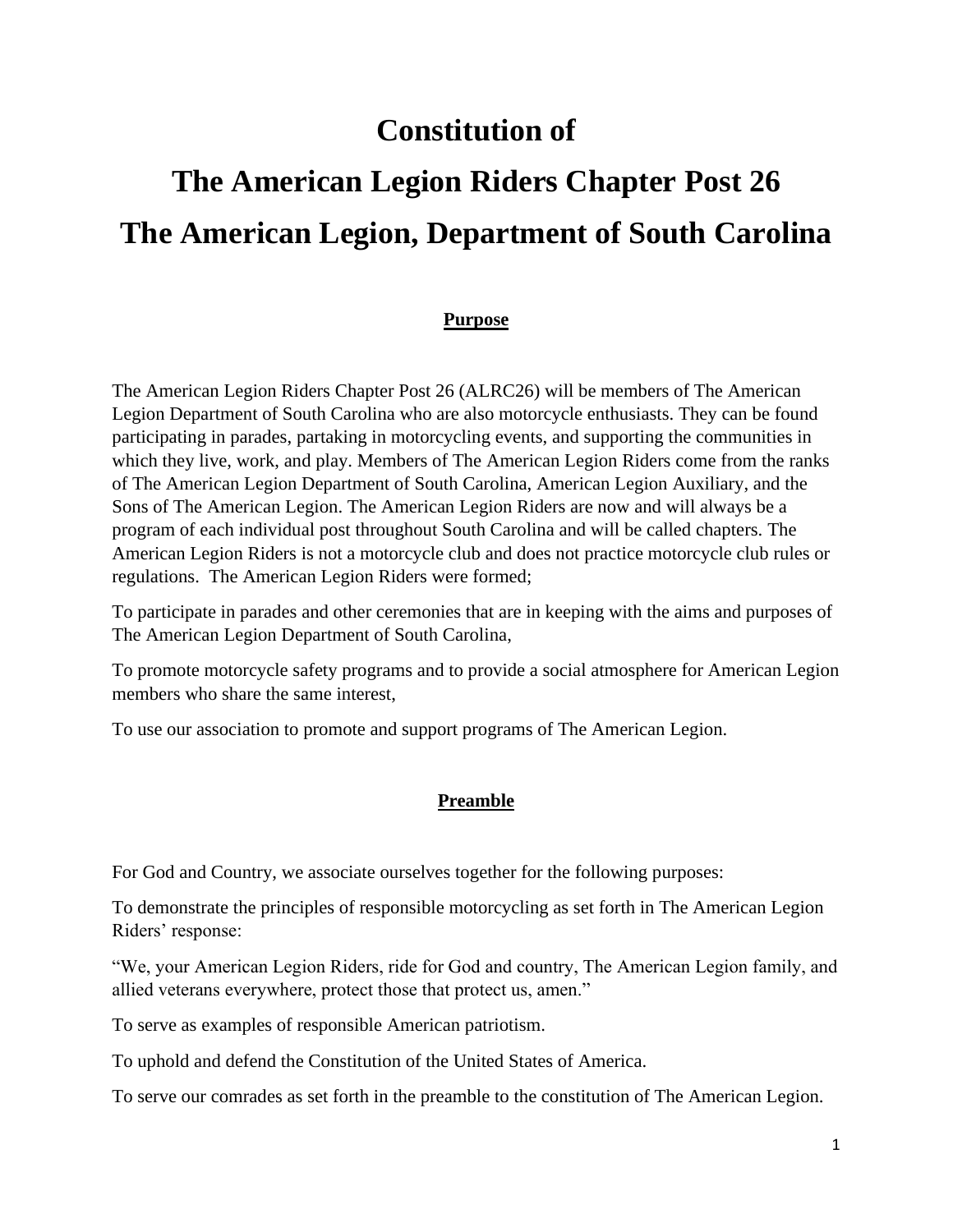# **Article I – Name**

The name of this organization shall be the "American Legion Riders Chapter 26", The American Legion Department of South Carolina (hereafter "ALRC26").

**Section 1** – The location of this chapter shall be at The American Legion Post 26, Department of South Carolina, 636 Old Airport Rd., Aiken, South Carolina 29801.

**Section 2** – An off-site administrative center may, from time to time, be established for the convenience of the organization and its elected officers, subject to approval by The American Legion Department of South Carolina and the committee established for oversight of the organization.

# **Article II – Objectives**

The aims and purposes of The American Legion Riders Chapter Post 26 shall be:

To promote and support the programs and community activities of The American Legion, Department of South Carolina, and its posts by participation in parades and other ceremonies in keeping with the aims and purposes of the American Legion,

To promote motorcycle safety programs,

To provide a social atmosphere for American Legion, Auxiliary, and Sons of the American Legion members who share an interest in motorcycling and related activities,

To adhere to and promote the principles set forth in the preamble to The American Legion constitution.

# **Article III – Nature**

The ALRC26 is a program of The American Legion Post 26, Department of South Carolina and subject to the rules, regulations, policies, oversight, and control thereof. Such oversight and control shall be exercised through the officers of Post 26 in accordance with Department of South Carolina policy.

**Section 1** – The American Legion Riders Chapter Post 26 is a civilian organization and membership therein does not affect or increase liability for military or police service.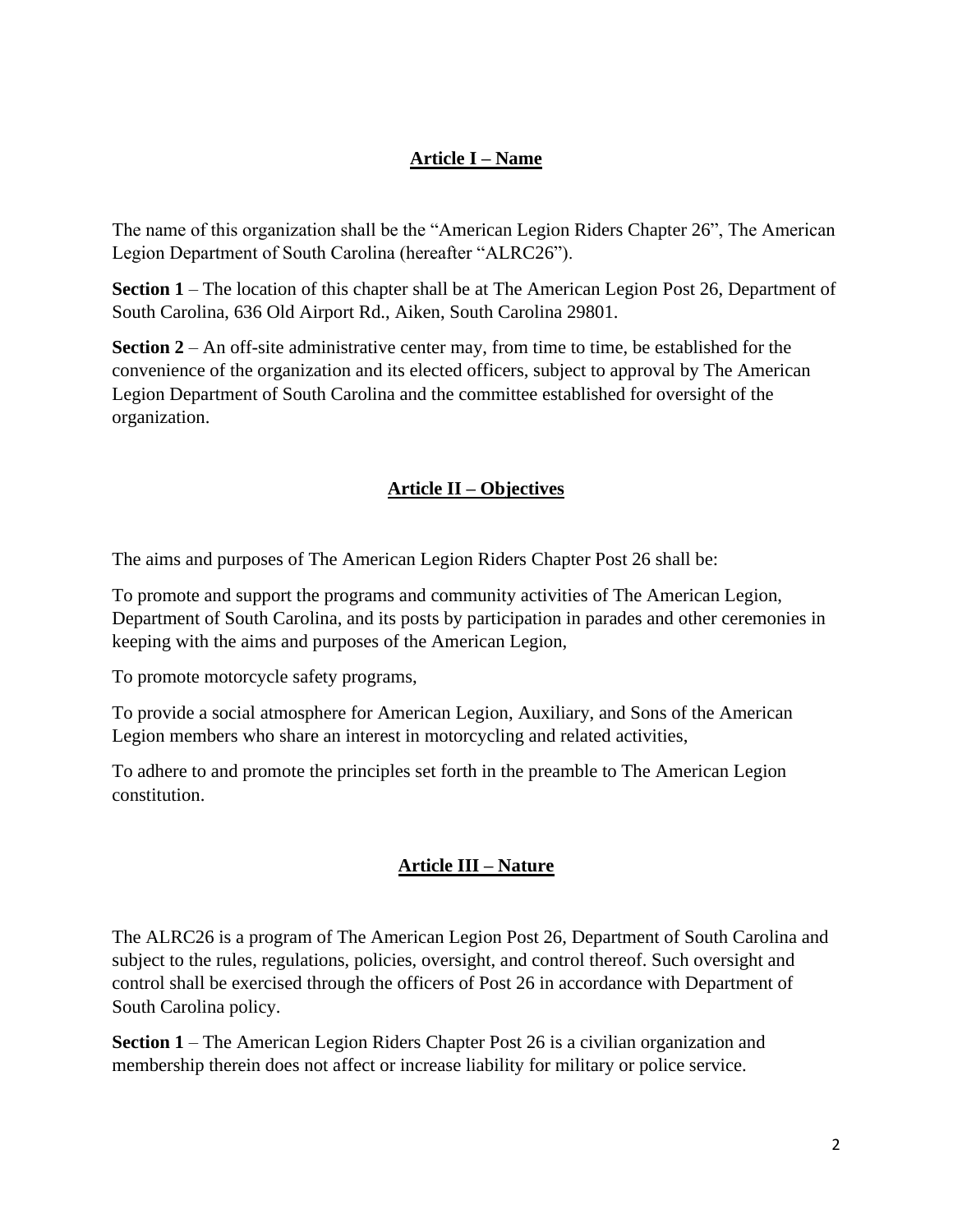**Section 2** – The American Legion Riders Chapter Post 26 shall be absolutely politically nonpartisan and shall not be used for the dissemination of partisan principles nor for the promotion of the candidacy of any person seeking public office or preferment.

**Section 3** – Rank does not exist in The American Legion Riders Chapter Post 26; no member shall be addressed by his military title in any meeting or officially sanctioned activity of the ALRC26 or the American Legion Riders, Department of South Carolina.

# **Article IV – Organization**

ALRC26 will be subject to all applicable provisions of The American Legion Riders of South Carolina Constitution.

**Section 1** – ALRC26 may from time to time cooperate, coordinate, or come together to conduct joint activities under the auspices of their American Legion Department of South Carolina district in which the post chapter is located.

**Section 2** – ALRC26 must have a minimum of ten (10) members to maintain a chapter.

#### **Article V – Membership**

There shall be two (2) classes of membership: regular and special.

**Section 1** – Regular membership shall be open to any verified current member of the American Legion Department of South Carolina, American Legion Auxiliary, or The Sons of the American Legion.

**Section 1A** – Member must be the registered owner of a street legal motorcycle with an engine displacement of not less than 350 cubic centimeters or trike (3 wheels) or be the legally registered owner's spouse within the state of registration.

**Section 1B** – All ALRC26 operators must maintain the following legal requirements:

1. Motorcycle insurance.

2. Motorcycle license (Motorcycle permit not to exceed one year).

3. Obey the motor vehicle laws in any state in which they are operating a motorcycle or riding as a passenger.

**Section 2** – Special memberships shall be open to current regular members only, who have relinquished ownership or Ridership of a qualifying motorcycle, as the result of disability, injury or due to death.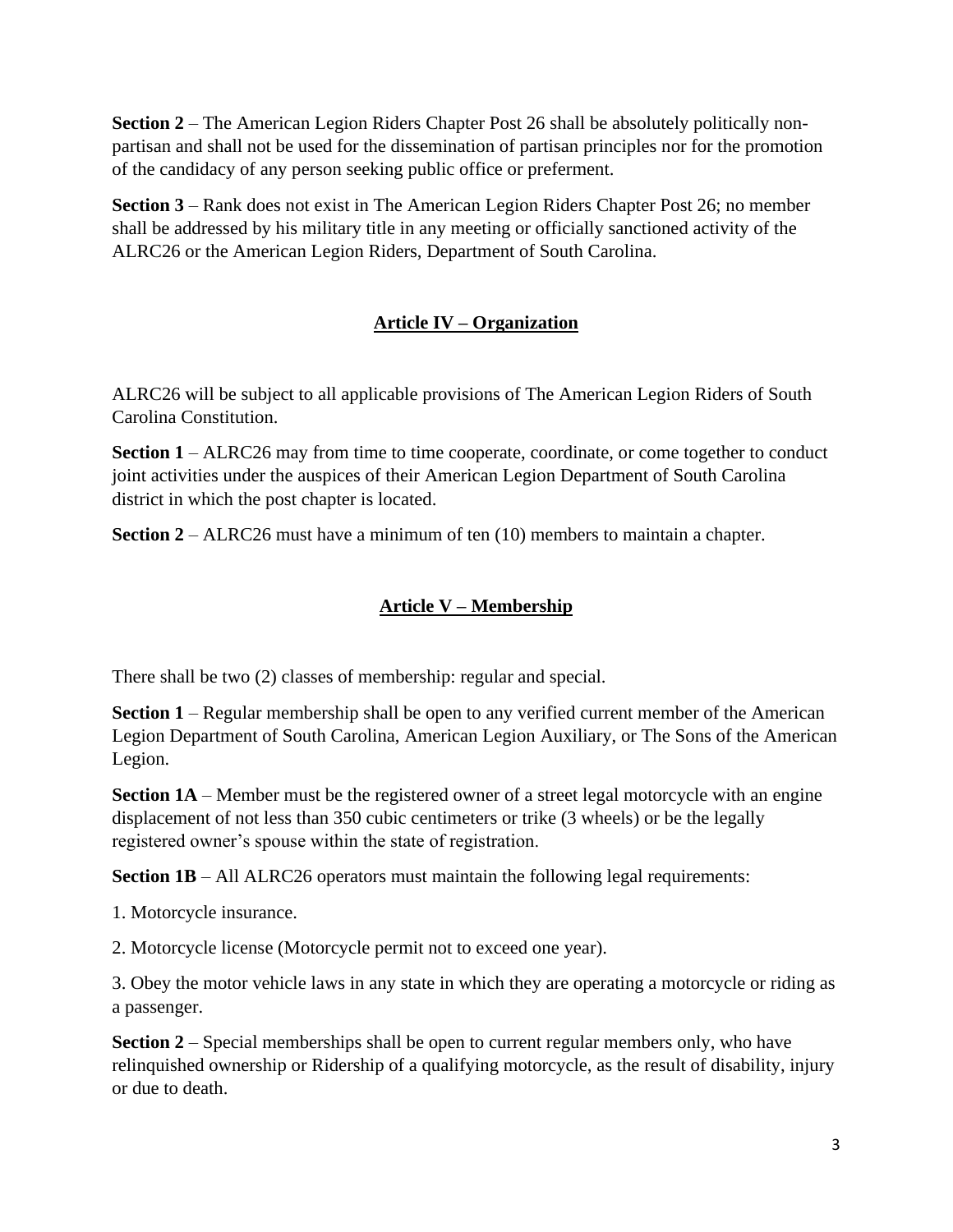**Section 2A** – Current members must have held a minimum one (1) year regular membership before application for special membership.

**Section 3** – Any member of a chapter may be expelled for cause by two-thirds (2/3) vote of the chapter members present in a regularly scheduled meeting after charges are preferred in writing, served by personal service or by certified mail, return receipt requested, no later than twenty (20) days prior to the regular or special meeting of the chapter and a fair hearing had upon same.

**Section 4** – A member who has been expelled or suspended from a chapter for any cause may be reinstated to membership by a two-thirds (2/3) vote of the membership present in a chapter meeting, and the payment of current dues for the year in which the reinstatement occurs.

# **Article VI – Regalia**

The ALRC26 may, from time to time, design and designate procedures for the wearing of unique ALRC26 regalia including patches and caps by the several classes of members, provided that uniform rules for the wear and display of regalia be included in the by-laws of this constitution, and further provided that the ALRC26 design and procedures must conform to rules and policies promulgated by the national and Department levels of the American Legion and The American Legion Riders of South Carolina.

**Section 1** – The formal headgear worn at all ALRC26 official meetings/gatherings/functions will be the black ALR ball cap or the black ALR beret with the American Legion rider embroidered emblem on the front or any authorized headgear within the American Legion family.

# **Article VII – Chapter Officers**

The management of the ALRC26 is entrusted to a board of directors to be known as the "Executive Committee". A majority of committee members must be present at a committee meeting to constitute a quorum.

**Section 1** – This committee shall consist of all elected officers of the ALRC26 as further provided in the by-laws. Officers will assume the duties of their elected office at the next regularly scheduled chapter meeting after election.

**Section 1A** – The chapter director and vice director must be members of the American Legion Department of South Carolina and a regular member of ALRC26 to be eligible to hold these positions.

**Section 1B** – The ALRC26 Chapter Director and the ALRC26 Vice Chapter Director will be elected from the regular membership of ALRC26 who are in good standing with The American Legion Department of South Carolina.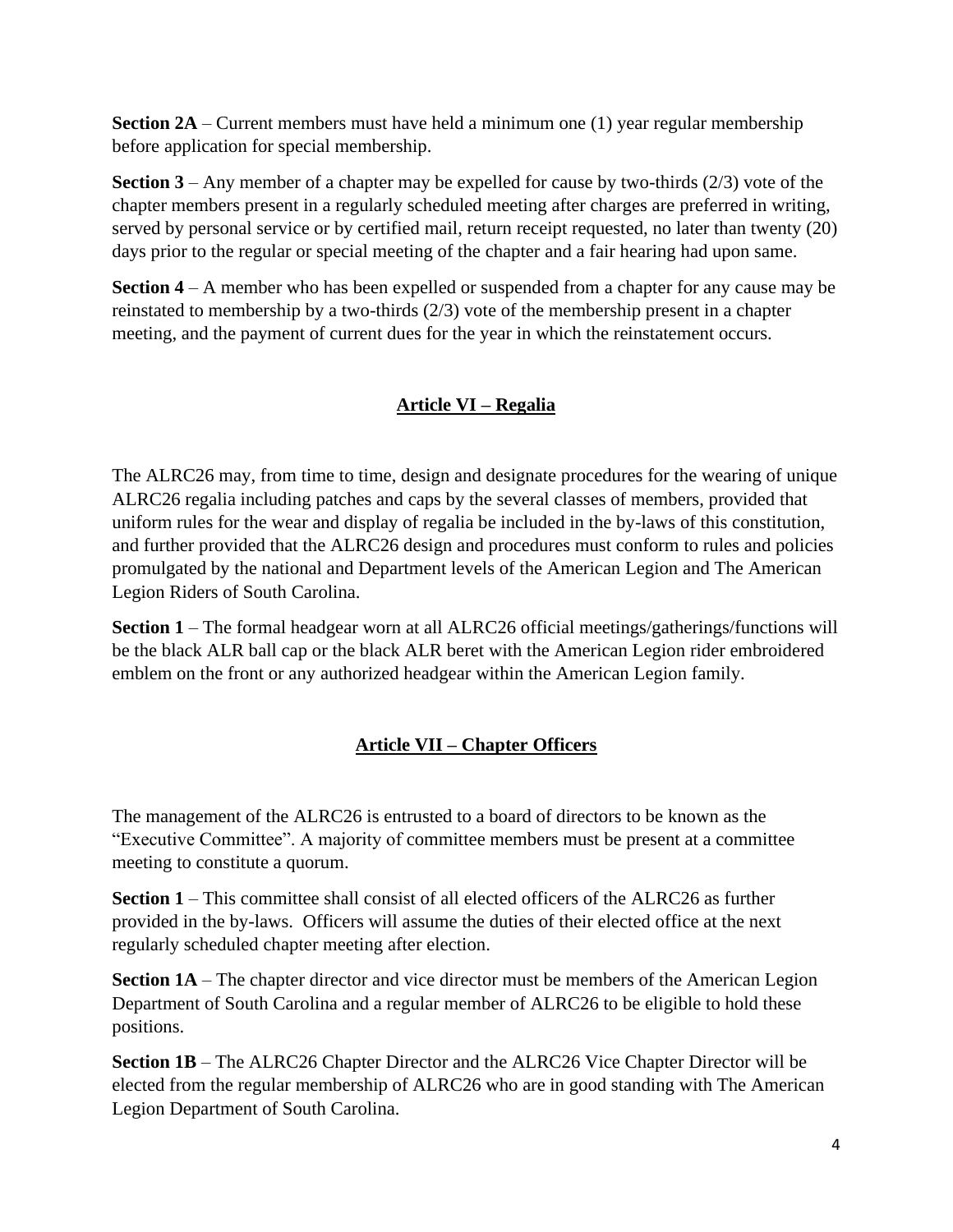**Section 1C** – The ALRC26 Chapter Director will only vote in case of a tie.

**Section 2** – The duties of other elected officers, to include but not limited to the secretary, treasurer, sergeant-at-arms and chaplain shall be those usually pertaining to such officers or committee and as further provided in the by-laws.

**Section 3** – The ALRC26 Chapter Director may provide for such other appointive officers and standing committees as the business of the ALRC26 may require.

#### **Article VIII – Finance**

**Section 1** – The revenue of the ALRC26 shall be derived from annual membership dues and from such other sources as may be approved by the ALRC26.

**Section 2** – There shall be no initiation fees assessed.

**Section 3** – The annual membership fee of \$10.00 per member, payable from October 1 to December 31. These dues include \$5.00 for the Department annual membership dues and \$5.00 for the Chapter annual membership dues. If dues are not paid by January 1 of each year, the member becomes delinquent. If dues have not been paid by February 1, the member is suspended. Reinstatement will be considered by vote of the members and payment of dues.

**Section 3A** – The Department annual membership dues of \$5.00 shall be collected by ALRC26 and transmitted to the Department within thirty (30) days of receipt of such dues.

**Section 4** – Any increase in dues must be presented at a regularly scheduled ALRC26 meeting held and must be approved by two-third (2/3) vote of the members present thereat.

**Section 5** – The ALRC26 chapter finances shall be under the supervision of and subject to annual audit by the American Legion Department of South Carolina and American Legion Post 26. The ALRC26 executive committee shall provide an annual report of same to the American Legion Post 26 Executive Committee.

#### **Article IX – Charter Members**

Members who joined the ALRC26 prior to June 28, 2021, for the permanent authorization to form the ALRC26 in the Department of South Carolina, shall be known as ALRC26 charter members. Charter members shall be authorized to wear the Charter Member patch.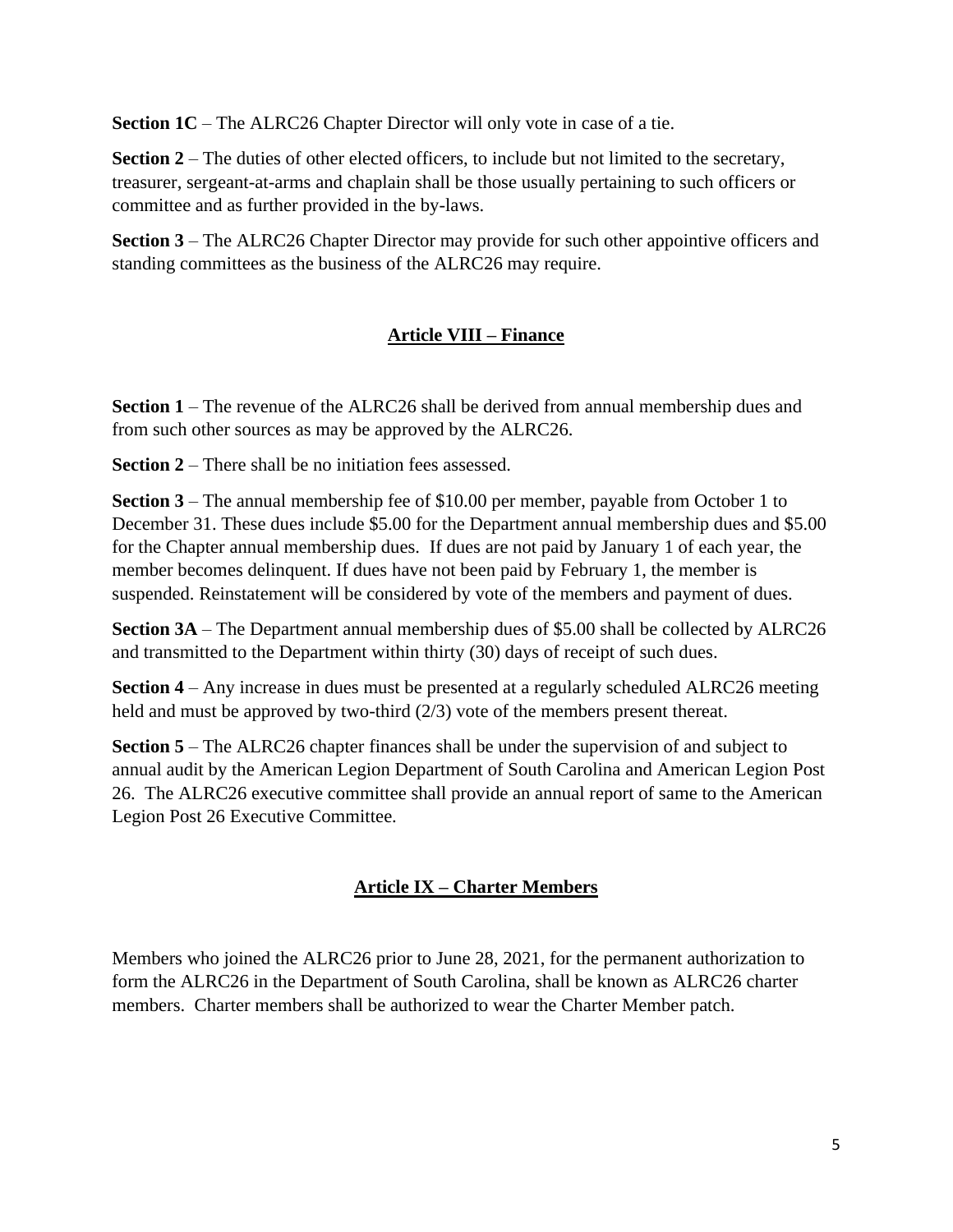#### **Article X – Amendments**

This constitution is adopted subject to the provisions of the national constitution of the American Legion, the Department constitution of the American Legion Department of South Carolina, and the constitution of The American Legion Riders Department of South Carolina.

**Section 1** – Any amendment to said national constitution, Department constitution, or Legion Riders constitution which is in conflict with any provisions hereof shall be regarded as automatically repealing or modifying the provisions of this constitution to the extent of such conflict.

**Section 2** – This constitution may be amended at a regular ALRC26 meeting by a majority vote of the members attending such regular meeting, providing the proposed amendment shall have been submitted in writing to the ALRC26 Executive committee at any regularly scheduled meeting of said committee. Upon approval from the ALRC26 Executive Committee such change will be immediately submitted to the American Legion Department of South Carolina constitution/by-laws committee for review and then to the American Legion Department of South Carolina Department Executive Committee for their approval. Once approved further written notice shall be given to all members at least thirty (30) days in advance of the date when such amendment is to be voted upon, notifying said members that at such meeting a proposal to amend the constitution is to be voted upon.

# **Article XI – Parliamentary Procedure**

If the conduct of a hearing, meeting, convention, proceeding or other activity is not otherwise governed by the Department, Riders, or national constitution(s) or by-law(s), then Robert's rules of order (current edition), shall govern the conduct of the above-described activities.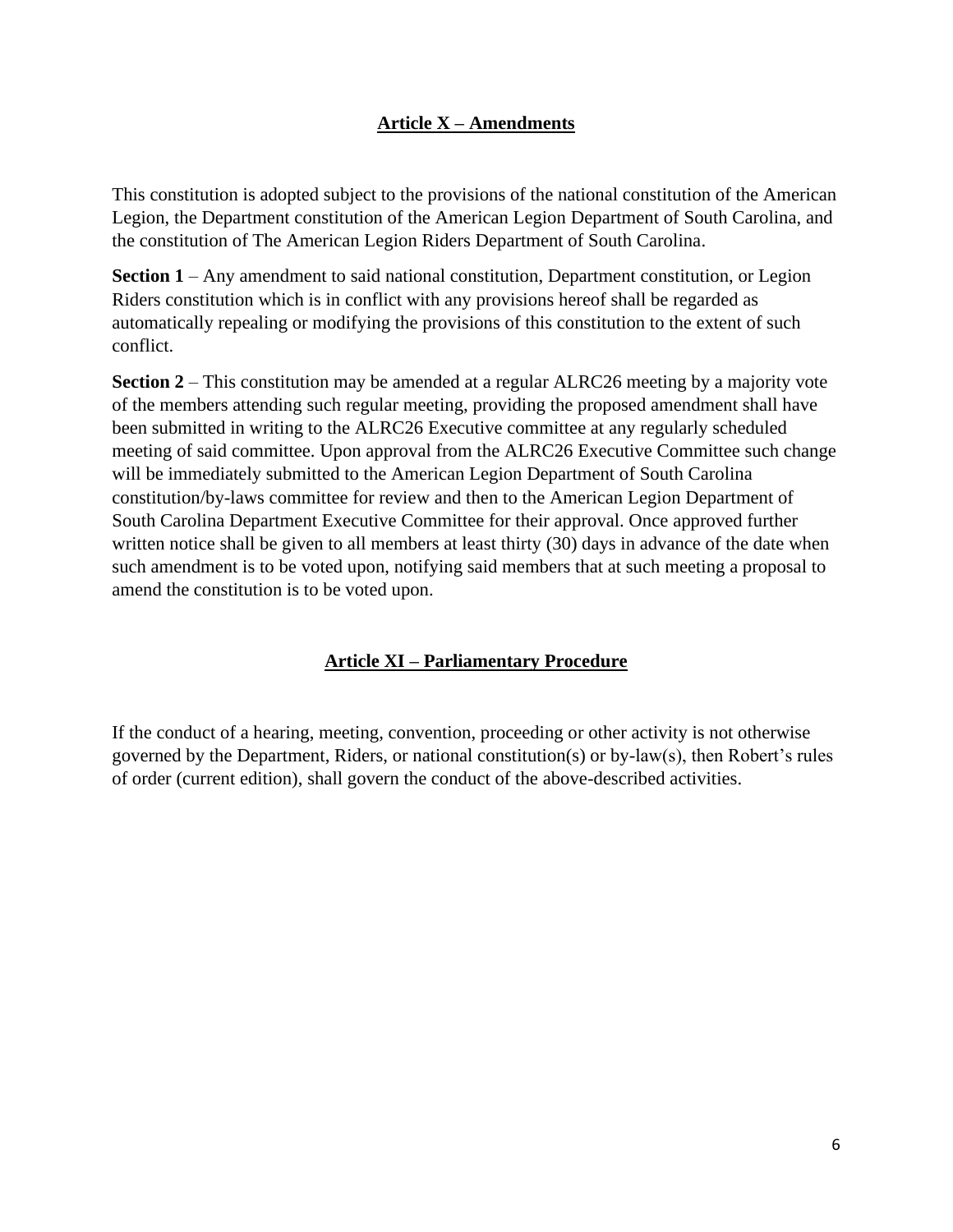# **By-Laws of**

# **The American Legion Riders Chapter Post 26 The American Legion, Department of South Carolina**

# **Article I – Name**

**Section 1** – The Riders organization existing under these by-laws is to be known as American Legion Riders Chapter 26, Department of South Carolina, hereafter "ALRC26".

**Section 2** – The objects of the ALRC26 are as set forth in the constitution.

#### **Article II – Management**

**Section 1** – The government and management of the ALRC26 is entrusted to a board of directors to be known as the "Executive Committee".

**Section 2** - The Executive Committee shall consist of all current ALRC26 chapter officers. The chapter director and vice director shall be elected by the membership annually prior to the state convention.

**Section 2A** – The ALRC26 director will represent ALRC26 at the state convention and on the ALRSC Executive Committee.

**Section 2B** – In the event that the chapter director cannot attend a called ALRSC Executive Committee board meeting, the chapter vice director will represent the chapter at said called meeting with full privileges and vote.

**Section 3** – In the case of death, resignation, or disqualification of the ALRC26 director, the ALRC26 vice director shall assume the duties of the ALRC26 director, and appoint with approval of the ALRC26 Executive Committee, an ALRC26 vice director.

**Section 4** – ALRC26 shall be entitled to send one (1) delegate to the ALRSC state convention for the chapter director, plus three (3) delegates. Each duly registered delegate shall be entitled to one (1) vote.

# **Article III – ALRC26 Executive Committee**

**Section 1** - The ALRC26 Executive Committee may meet for organization and such other business as may come before it at the call of the chapter director after the installation of the new officers. Thereafter the Executive Committee shall meet at the call of the director or at regularly scheduled meetings as determined by the director. The director shall call a meeting of the Executive Committee upon the joint written request of two or more members of said Executive Committee. Majority of members present constitute a quorum thereof.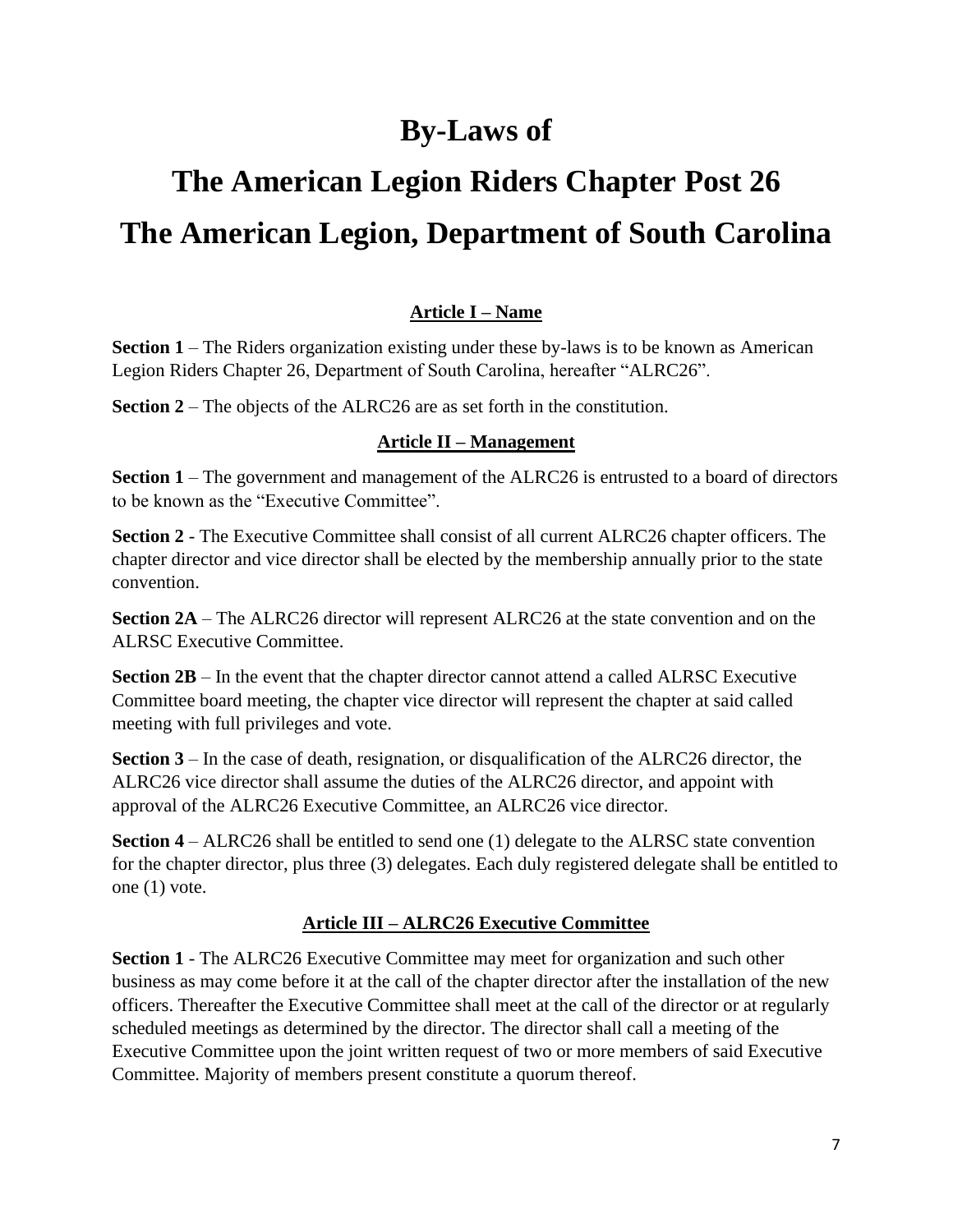#### **Article IV – Duties of Officers**

**Section 1** – **Director** – will serve as chairman of the Executive Committee, chief administrative officer of the organization and will preside over all meetings. The director shall have general supervision over the affairs of the organization and shall perform all other duties as directed by the membership. The director shall be responsible for appointing replacements for vacancies due to death, resignation, or any other reason in elected and appointed offices. The director shall approve all orders directing the disbursement of funds and shall make an annual report covering the business of the ALRC26 for the year and recommendations for the ensuing year, which shall be read at the annual meeting. The director will represent ALRC26 at the state convention and on the ALRSC Executive Committee.

**Section 2 – Vice Director** – will assume the duties of the director should the director not be available, will assist the director in performance of all duties as called on to do so by the director, and will be the ALRC26 membership chairman.

**Section 3 – Secretary** – will keep a full and accurate record of all proceedings of ALRC26 meetings and will provide copies of same to the membership for approval.

**Section 4 – Treasurer** – shall have charge of all finances and see that they are safely remitted to American Legion Post 26, Department of South Carolina for credit to the ALRC26 account. Will report once a month to the director the condition of the finances of the ALRC26 with such recommendations as may deem expedient or necessary for raising funds with which to carry on activities of the ALRC26, will present a regular report at each regularly scheduled meeting for approval by the membership, will submit all requests for disbursement of ALRC26 funds to the American Legion Post 26, Department of South Carolina for payment upon approval of the general membership or the ALRC26 Executive Committee.

**Section 5 – Chaplain** – shall be charged with the spiritual welfare of the members and will offer divine but nonsectarian service in the event of dedications, funerals, public functions, etc., and will adhere to such ceremonial rituals as are recommended by the ALRSC from time to time.

**Section 6 – Sergeant-At-Arms** – will preserve order at meetings, assist with the set-up of meetings and other activities, verify membership eligibility of those attending the meetings and voting in election; shall be the keeper of the flag and other ALRC26 regalia; will perform such other duties as may be from time to time assigned by the director.

# **Article V – Appointments**

The director immediately upon taking office each year shall appoint any and all non-voting officers and committees necessary for the cooperation and functioning of the ALRC26.

# **Article VI – Regalia**

Members of the ALRC26 shall conform to all rules governing the wearing and display of ALRC26 regalia and American Legion name and emblem. Violations of any rule shall subject the violator to suspension and expulsion as provided for in the ALRC26 constitution and bylaws.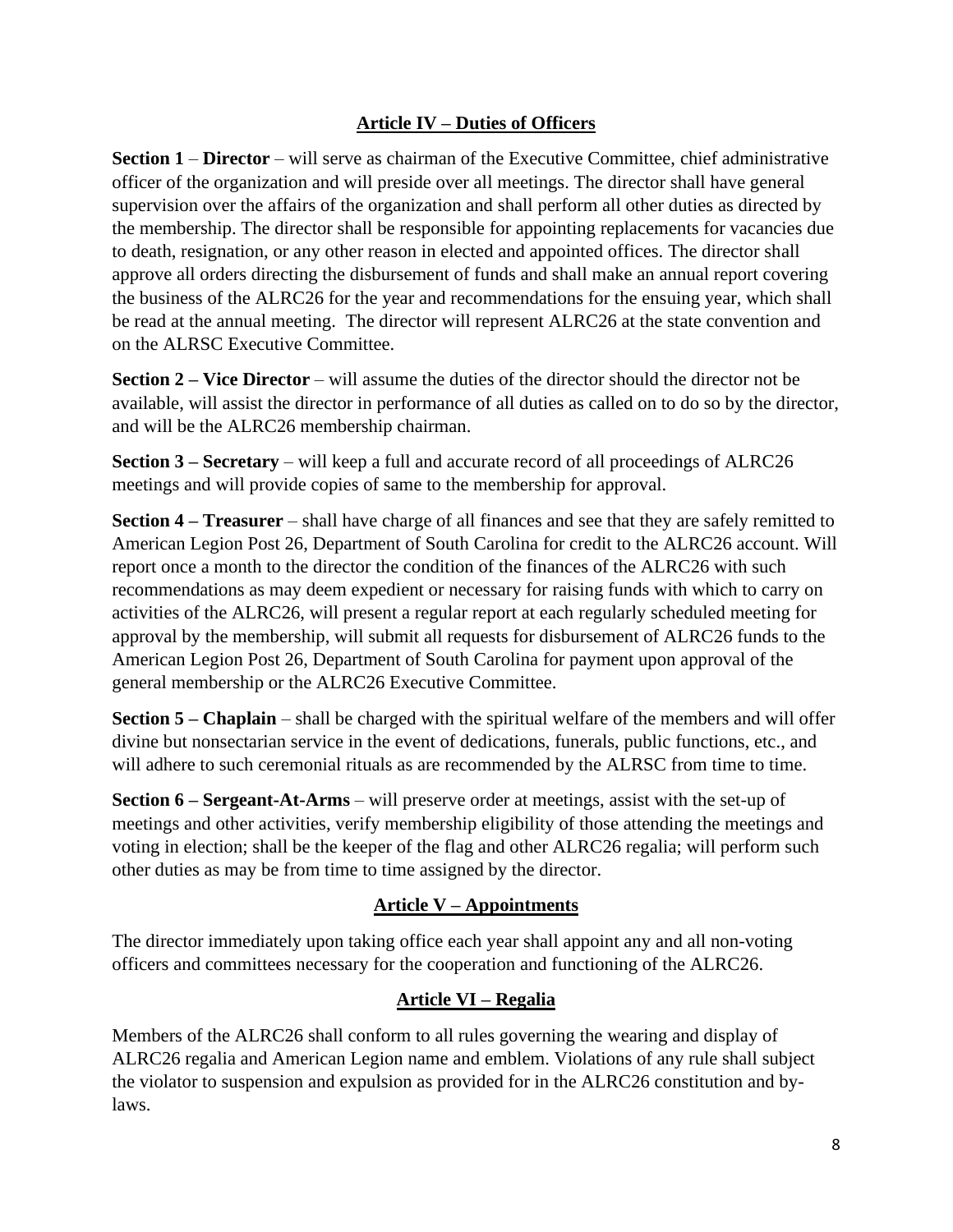**Section 1** – The sleeveless vest is the approved minimum article of clothing on which ALRC26 regalia may be displayed, provided that rules applying to displays on the vest apply equally to sleeved garments including but not limited to jackets, t-shirts, sweater, sweatshirts, etc.

**Section 2** – The American flag patch shall be displayed on the left side of the front of the vest with the stars on the patch closest to the center of the chest and in the highest feasible position. The only American flag patches that are authorized shall be the standard red, white, and blue; subdued olive drab; subdued desert; or coyote. No other patch or item shall be displayed above the American flag.

**Section 3** – The emblem of the American Legion Riders shall be displayed on the left front breast of the vest. This patch shall be the Legion Riders Custom Name Patch with the American Legion Riders emblem and the Rider's road name. Road names must be in compliance with Section 6 of this Article.

**Section 4** – The American Legion rider back patch on the ALRC26 vest will be displayed in the center of the back, and there will be no rockers of any kind. The back patch for the ALRSC will have the following information displayed:

Top line: Aiken, SC Second line: Post 26 Third line: The member's affiliation—Veteran, Auxiliary, SAL

**Section 5** – POW/MIA or POW/MIA/KIA patch will be worn on the right side of the vest in the highest possible position providing it does not go above the American flag patch.

**Section 6** – Charter members shall be authorized to display the Charter Member patch on the left front breast of the vest below the name patch.

**Section 7** – Vulgarity, scatology, profanity, and provocative verbiage and imagery (being verbiage and imagery intended to threaten, harass, insult or frighten non-members) shall not be displayed on any item simultaneously bearing the ALRC26 emblem or an emblem of the American Legion, providing that questions concerning same shall be presented to and decided by the American Legion Department of South Carolina's American Legion Riders committee.

**Section 8** – Nothing in this article is to be construed as requiring an alteration, revision, replacement, re-design, or prohibition of methods or placement of regalia displayed by members in good standing prior to the adoption of this constitution and by-laws, dated August 21, 2021 by the American Legion Post 26, Department of South Carolina Executive Committee.

**Section 9** – Regalia added to existing articles of clothing protected under section 7 above shall conform to the provision of all other sections of article VI.

**Section 10** – All regalia displayed in violation of article VI, section 1-7, shall be deemed a violation of this constitution and by-laws and subject the offending member to all suspension or expulsion at the discretion of the ALRC26 Executive Committee.